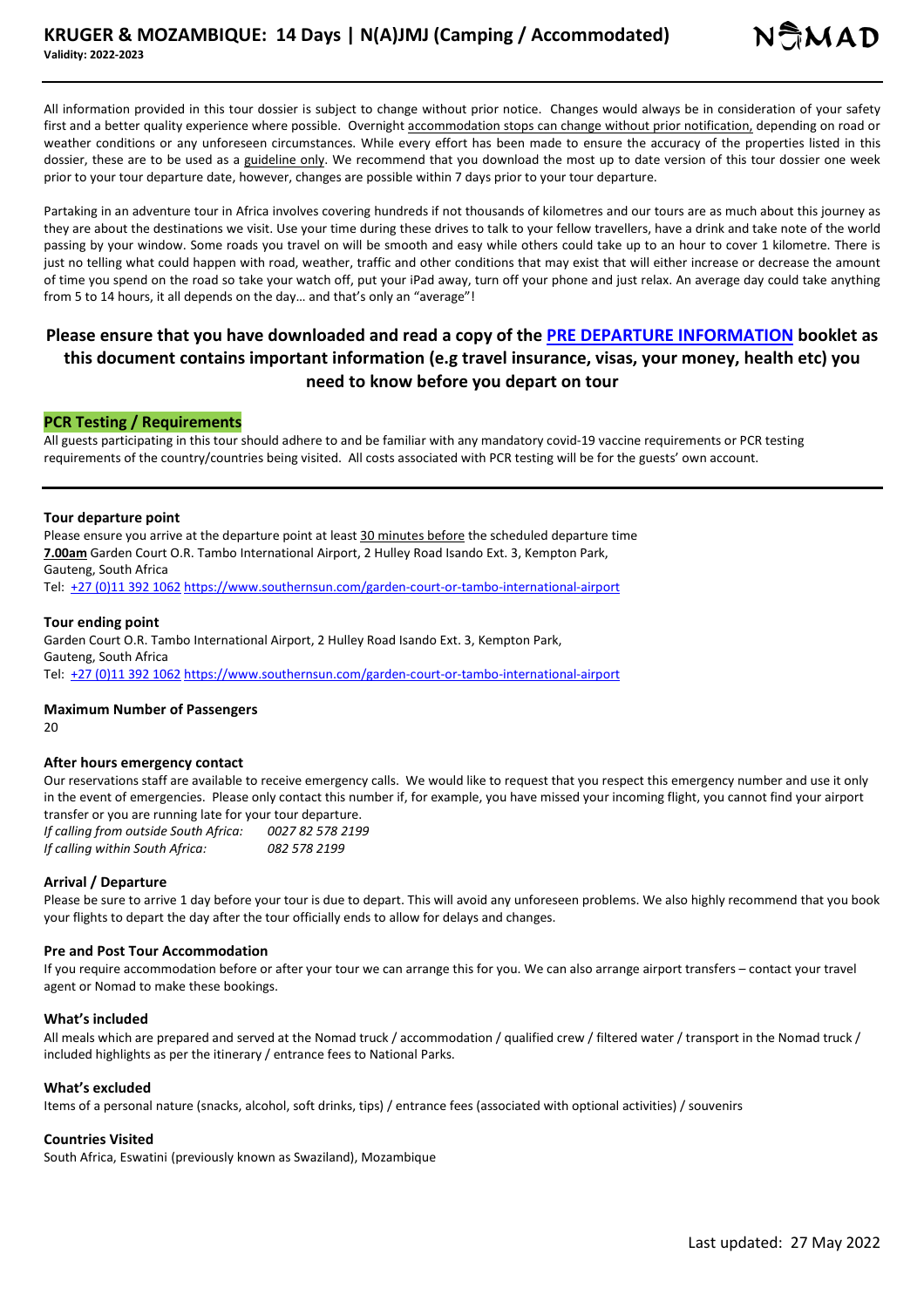# **KRUGER & MOZAMBIQUE: 14 Days | N(A)JMJ (Camping / Accommodated) Validity: 2022-2023**



# **Onward Travel**

This tour can be linked with a number of our other routes, including our Cape Town to Victoria Falls and Best of Zimbabwe tours. If you are interested to enhance your tour further, please contact us to receive a list of all the available options to suite your time frame and budget.

### **Green Seats – Travel Responsibly in Africa**

Nomad has a non-profit Trust that looks after the people, animals and places that we visit. We realise that a footprint is left where we travel and for this reason, the Nomad Africa Trust was established. Your donation to the Trust is called a "Green Seat". If you would like to help Nomad making Africa Greener, simply choose the tick box during your booking process (or contact us afterwards to add it) and we will take care of the rest. The Nomad African Trust is responsible for the administration of the funds collected from the sale of the green seats and these funds are distributed to various projects as identified by the Trust.

# **TOUR ITINERARY**

# **Day 1 – Johannesubrg - Eswatini**

We depart Johannesburg and travel through scenic Mpumalanga until we reach Eswatini. Crossing into the country we enter Mlilwane Wildlife Sanctuary where we spend the next 2 nights.

| Accommodation      | Millwane Wildlife Sanctuary http://biggameparks.org/properties/mlilwane-wildlife-sanctuary-2      |
|--------------------|---------------------------------------------------------------------------------------------------|
| <b>Facilities</b>  | Accommodated: Two per hut with en-suite bathroom                                                  |
|                    | <b>Camping:</b> Campsite with shared ablutions                                                    |
|                    | Please visit the website of the accommodation provider for a full list of the facilities offered. |
| Route              | Johannesburg to Eswatini                                                                          |
| <b>Meals</b>       | Lunch. Dinner                                                                                     |
| <b>Border Post</b> | South Africa: Oshoek, Tel: +27 (0) 17 882 0138/9, Open: 07h00-22h00                               |
|                    | Eswatini: Ngwenya, Tel: Not Available, Open: 07h00-22h00                                          |

### **Day 2 Eswatini**

An interwoven network of 9 trails traverse Mlilwane and this morning you will have the opportunity to explore these trails with your guide. After enjoying lunch the afternoon will be spent at leisure. Mlilwane offers an array of activities and adventures in the Ezulwini Valley.

| Accommodation      | Mlilwane Wildlife Sanctuary http://biggameparks.org/properties/mlilwane-wildlife-sanctuary-2      |
|--------------------|---------------------------------------------------------------------------------------------------|
| <b>Facilities</b>  | Accommodated: Two per hut with en-suite bathroom                                                  |
|                    | <b>Camping:</b> Campsite with shared ablutions                                                    |
|                    | Please visit the website of the accommodation provider for a full list of the facilities offered. |
| <b>Meals</b>       | Breakfast, Lunch, Dinner                                                                          |
| Included Highlight | Morning walk with Nomad guide                                                                     |

# **Day 3 – Eswatini**

We depart Mlilwane and head to another great reserve, Hlane Game Reserve. Our stay in Eswatini presents us with an opportunity to enjoy a game drive through the reserve.

| Accommodation      | Millwane Wildlife Sanctuary http://biggameparks.org/properties/mlilwane-wildlife-sanctuary-2      |
|--------------------|---------------------------------------------------------------------------------------------------|
| Accommodation      | Hlane game reserve http://www.biggameparks.org/hlane                                              |
| <b>Facilities</b>  | Accommodated: Two per room with en-suite bathroom                                                 |
|                    | <b>Camping:</b> Campsite with shared ablutions                                                    |
|                    | Please visit the website of the accommodation provider for a full list of the facilities offered. |
| Route              | Mlilwane Wildlife Sanctuary to Hlane Game Reserve                                                 |
| <b>Meals</b>       | Breakfast, Lunch, Dinner                                                                          |
| Included Highlight | Rhino Game Drive in Hlane Game Reserve                                                            |

#### **Day 4 – Maputo, Mozambique**

With the beaches of the Indian Ocean beckoning we enter Mozambique and make our first stop in Maputo, the capital city offers a vibrant and eclectic mix of cultures. Maputo offers interesting and varied architecture and no visit to the city would be complete without a browse through a market. Tonight we eat out and get a chance to experience the night-life of this intriguing city.

| Accommodation      | Southern Sun Maputo http://www.tsogosunhotels.com/hotels/maputo/                                  |
|--------------------|---------------------------------------------------------------------------------------------------|
| <b>Facilities</b>  | Accommodated: Two per room with en-suite bathroom                                                 |
|                    | <b>Camping:</b> Two per room with en-suite bathroom                                               |
|                    | Please visit the website of the accommodation provider for a full list of the facilities offered. |
| Route              | <b>Eswatini to Maputo</b>                                                                         |
| <b>Meals</b>       | Breakfast, Lunch, Dinner                                                                          |
| Included Highlight | <b>Maputo Walking Tour</b>                                                                        |
| <b>Border Post</b> | Mozambique: Namaacha, Tel: not available, Open: 07h00-20h00                                       |
|                    | Eswatini: Lomahasha, Tel: +268 323 6026, Open: 07h00-20h0                                         |

# **Day 5 - Inhambane – Barra Beach**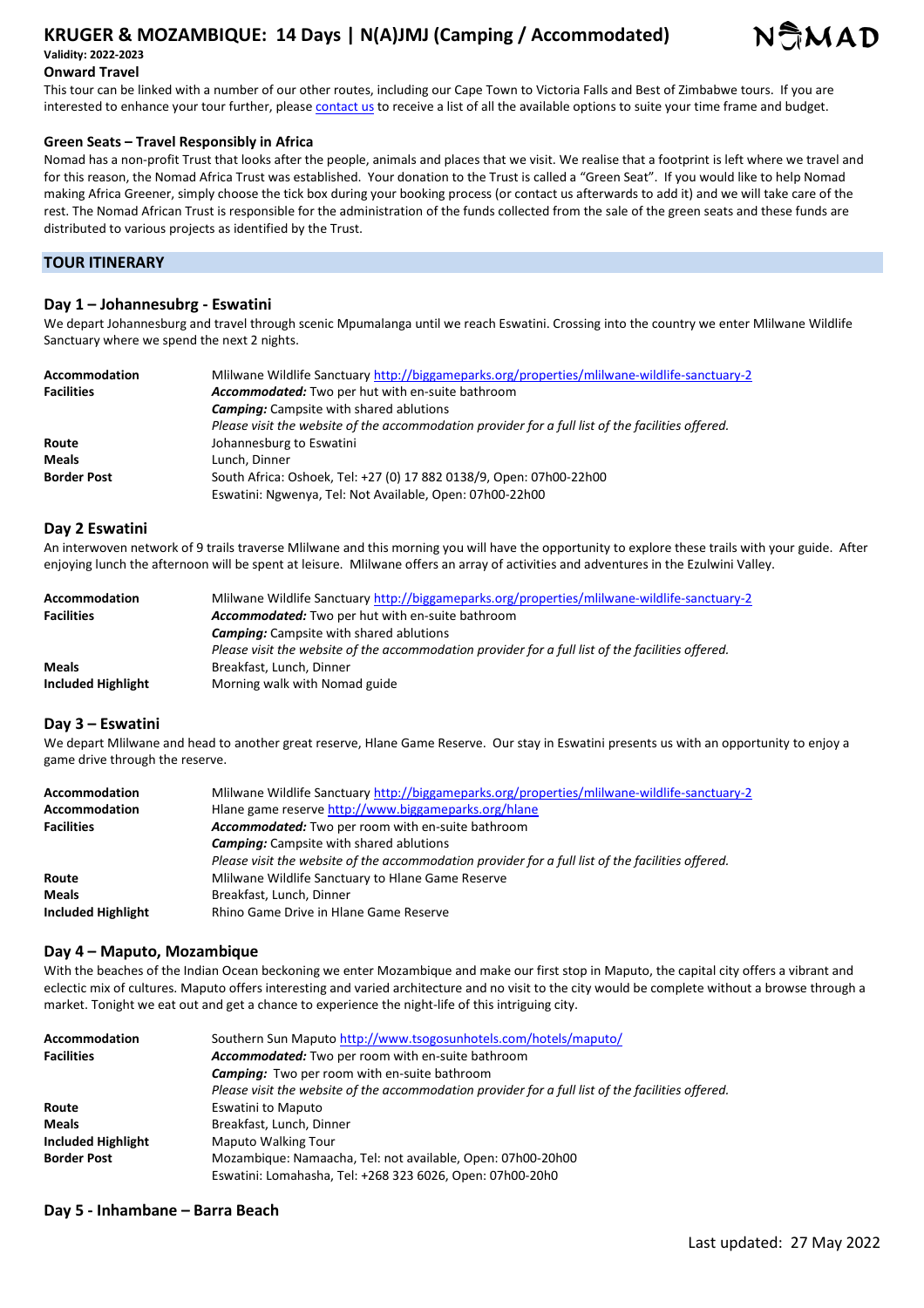# **KRUGER & MOZAMBIQUE: 14 Days | N(A)JMJ (Camping / Accommodated)**



#### **Validity: 2022-2023**

Setting out for the Inhambane District we travel the northern road along the coast. While it is a long day on the road there is much to see as we pass the many villages and plantations of coconuts, cashews and sugar cane. Our journey will bring us to the palm lined beaches for two days of relaxation and ocean fun.

| Accommodation     | Bay View Lodge http://www.bayviewlodgemoz.com                                                     |
|-------------------|---------------------------------------------------------------------------------------------------|
| <b>Facilities</b> | Accommodated: Two per room with en-suite bathroom                                                 |
|                   | <b>Camping:</b> Two per room with shared ablutions (Group House)                                  |
|                   | Please visit the website of the accommodation provider for a full list of the facilities offered. |
| Route             | Maputo to Inhambane                                                                               |
| <b>Meals</b>      | Breakfast, Lunch, Dinner                                                                          |

### **Day 6 - Inhambane**

With two days of beach time we have an opportunity to relax and enjoy the warm waters of the Indian Ocean, the more adventurous can sign up for a variety of optional activities. While the beaches at Barra are safe for swimming, the reefs on this stretch of coast offer excellent opportunities for diving or snorkelling.

| Accommodation              | Bay View Lodge http://www.bayviewlodgemoz.com                                                     |
|----------------------------|---------------------------------------------------------------------------------------------------|
| <b>Facilities</b>          | <b>Accommodated:</b> Two per room with en-suite bathroom                                          |
|                            | <b>Camping:</b> Two per room with shared ablutions (Group House)                                  |
|                            | Please visit the website of the accommodation provider for a full list of the facilities offered. |
| <b>Meals</b>               | Breakfast, Lunch, Dinner                                                                          |
| <b>Optional Activities</b> | Ocean Safaris, Quad Biking, Scuba Diving, Snorkelling and more                                    |

#### **Day 7 - Inhambane**

Today we make the short drive to Tofo to spend the day enjoying yet another of Mozambique's iconic beach destination. With safe swimming, a charming market and a number of popular beach bars, Tofo is perfect for a day's outing. A second day not only ensures that you have the opportunity to make the most of the activities on offer; it also allows us some flexibility to adapt to the weather.

| Accommodation            | Bay View Lodge http://www.bayviewlodgemoz.com                                                     |
|--------------------------|---------------------------------------------------------------------------------------------------|
| <b>Facilities</b>        | Accommodated: Two per room with en-suite bathroom                                                 |
|                          | <b>Camping:</b> Two per room with shared ablutions (Group House)                                  |
|                          | Please visit the website of the accommodation provider for a full list of the facilities offered. |
| <b>Meals</b>             | Breakfast, Lunch, Dinner                                                                          |
| Included Highlight       | Visit to Tofo                                                                                     |
| <b>Optional Activity</b> | Ocean Safaris, Quad Biking, Scuba Diving, Snorkelling and more                                    |

# **Day 8 – Vilanculos**

This morning we make a stop in Inhambane where you will have the opportunity to explore the market and the historic streets of this former slave trading port. This 11<sup>th</sup> century city is surrounded by magnificent beaches and numerous coconut palms. This city was also well known as a major centre for ivory trade, as well as for whaling. After spending time in Inhambane, we travel north to our next stop at Vilanculos.

| <b>Accommodation</b> | Sailaway Safaris https://www.sailaway.co.za/                                                      |
|----------------------|---------------------------------------------------------------------------------------------------|
| <b>Facilities</b>    | Accommodated: Two per room with en-suite bathroom                                                 |
|                      | <b>Camping:</b> Campsite with shared ablutions                                                    |
|                      | Please visit the website of the accommodation provider for a full list of the facilities offered. |
| Route                | Inhambane to Vilanculos                                                                           |
| <b>Meals</b>         | Breakfast, Lunch, Dinner                                                                          |
| Included Highlight   | Explore Inhambane on foot (self-guided walk)                                                      |

# **Day 9 - Bazaruto Archipelago Excursion**

We board a traditional dhow this morning and set sail to the islands of the Bazaruto Archipelago, one of the largest Marine reserves in Southern Africa. We spend the day exploring the islands, snorkelling and enjoying the beaches of this island paradise. Be sure to keep your sunblock handy as today is filled with sun, sea, sand and exploration. We return in the afternoon and enjoy a well-earned night of rest.

| Accommodation      | Sailaway Safaris https://www.sailaway.co.za/                                                      |
|--------------------|---------------------------------------------------------------------------------------------------|
| <b>Facilities</b>  | Accommodated: Two per room with en-suite bathroom                                                 |
|                    | <b>Camping:</b> Campsite with shared ablutions                                                    |
|                    | Please visit the website of the accommodation provider for a full list of the facilities offered. |
| <b>Meals</b>       | Breakfast, Lunch, Dinner                                                                          |
| Included Highlight | Bazaruto Island day excursion (full day)                                                          |

#### **Day 10 - Xai Xai District**

Well rested we set course for the Xai-Xai district, arriving in the late afternoon we have time for a walk on the beach or a sundowner to bid farewell to the Indian Ocean and the pristine beaches of Mozambique.

| Accommodation     | Sunset Beach Lodge http://www.sunsetbeachlodge.com/      |
|-------------------|----------------------------------------------------------|
| <b>Facilities</b> | <b>Accommodated:</b> Two per room with en-suite bathroom |